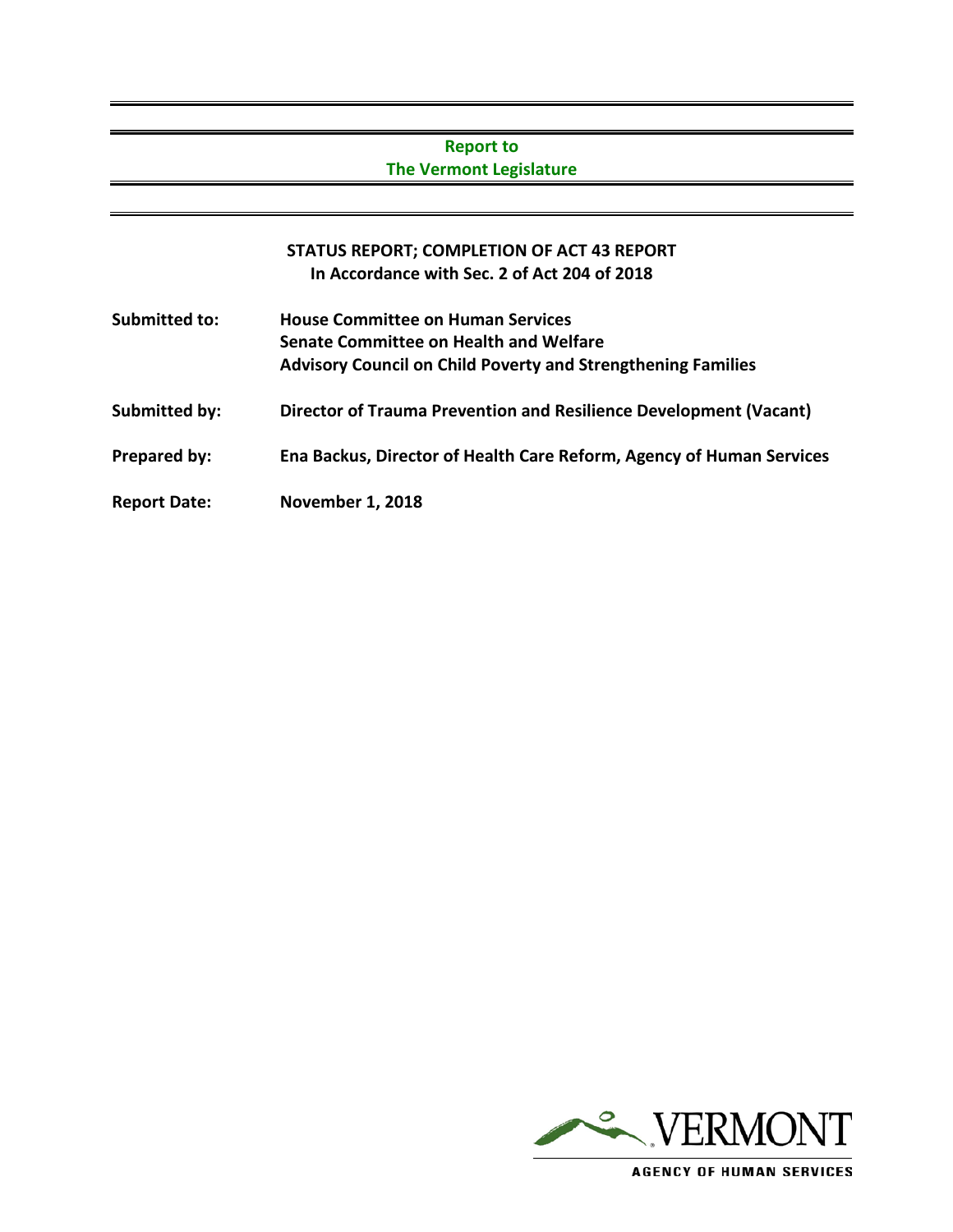#### Act 204 of 2018 Sec. 2. STATUS REPORT; COMPLETION OF ACT 43 REPORT

On or before November 1, 2018, the Agency of Human Services' Director of Trauma Prevention and Resilience Development shall submit to the Chairs of the House Committee on Human Services and the Senate Committee on Health and Welfare and to any existing Advisory Council on Child Poverty and Strengthening Families a status report on the Agency's methodology and progress in preparing the response plan required pursuant to 2017 Acts and Resolves No. 43, Sec. 4, including any preliminary findings. The status report shall include information as to the Agency's progress in implementing trauma informed training opportunities for child care providers.

This report is submitted as required by Act 204 of 2018, *An Act Relating to Ensuring a Coordinated Public Health Approach to Addressing Childhood Adversity and Promoting Resilience.* Section 2 of the Act requests a Status Report on the Completion of the Act 43 Report, *Adverse Childhood Experiences Response Plan.* The Status Report calls for the Director of Trauma Prevention and Resilience Development to provide an update on the Agency's methodology and progress in preparing the response plan, including any preliminary findings. At the time of this writing, the Director of Trauma Prevention and Resilience Development has not yet been filled. The Status Report also calls for the inclusion of information as to the Agency's progress in implementing trauma informed training opportunities for child care providers.

To meet with the legislative charge, this Status Report includes two sections: Section I, Update on Recruitment and Hiring of the Director of Trauma Prevention and Resilience Development and Section II, Report from the Vermont Department for Children and Families Child Development Division on Progress Implementing Trauma Informed Training Opportunities for Child Care Providers.

#### Section I**: Update on Recruitment and Hiring of the Director of Trauma Prevention and Resilience Development**

To establish the Director of Trauma Prevention and Resilience Development position, the Agency of Human Services (AHS) went through the process of repurposing a vacant position, creating a job description consistent with the charge of Act 204 of 2018, and receiving authorization to post and recruit for the position. The position will report to the Director of Health Care Reform in the Agency of Human Services Secretary's Office. In cooperation with a cross-agency hiring team, first round interviews are scheduled during the final week of October. The successful candidate will be on-boarded in the late fall and provided with all materials and work-to-date relative to the Adverse Childhood Experiences Response Plan. Agency staff previously involved in this work will make themselves available to assist with the refinement and finalization of the Response Plan.

#### Section II: **Information on the Agency's Progress in Implementing Trauma Informed Training Opportunities for Child Care Providers**

For an update on trauma-informed trainings to child care providers, we turned to the Department for Children and Families Child Development Division (CDD). As part of their role in licensing and monitoring registered family child care homes and licensed programs, CDD also organizes training opportunities for providers. A total of **211 trauma-informed trainings** were provided to child care providers between September 1, 2017 and September 1, 2018. In addition, many coaching sessions have been offered through CDD and its partners. Specific attendance numbers are not available at this time.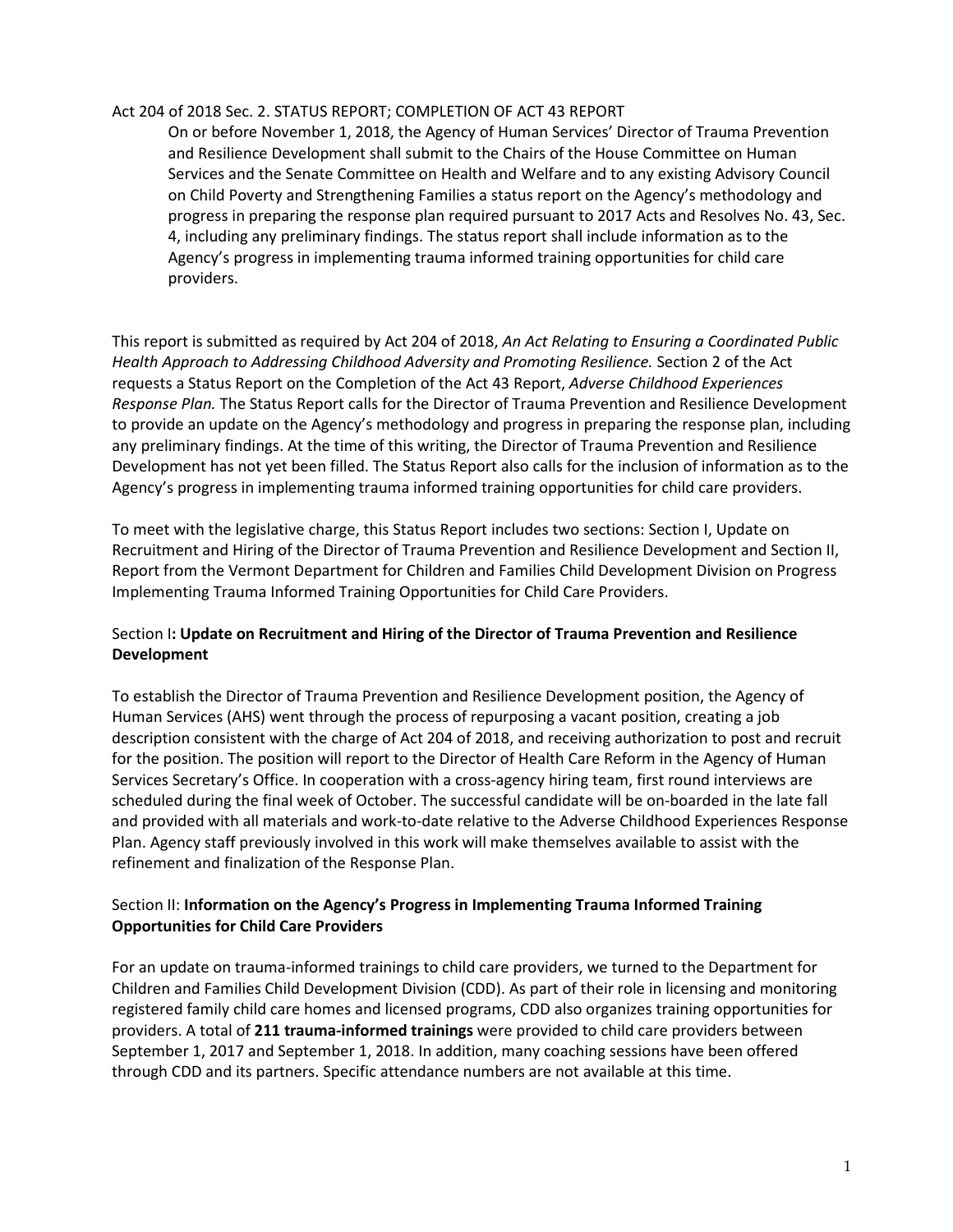## **Training Opportunities provided:**

#### **A) Basic Specialized Care (BSC) training** (61 trainings offered):

Specialized Child Care (SCC) provides vulnerable children and high-risk families with quality child care and specific supports that help meet their needs, strengthen their families, and promote their children's development. SCC offers an array of services and supports to families and children with identified specialized child care needs including trauma. Specialized Child Care providers have made a commitment to providing the best quality care to vulnerable children placed in their programs and agree to continuous professional development targeting social and emotional development of children to enhance and improve children's skills in a safe and supportive child care environment.

Below is the link to more information on Specialized Child Care: <http://dcf.vermont.gov/childcare/providers/specialized>

BSC training is a six-hour class available to all child care providers and is a requirement to becoming a Specialized Child Care program. Funding for the BSC training comes through the federal Child Care and Development Block Grant. This class was offered numerous times this past year either as a standalone course, or as part of another training for child care professionals:

- BSC Training was offered 33 times across the state and available to all child care providers between September 1, 2017 and September 1, 2018.
- This training is included as part of the "Fundamentals for Early Childhood Professionals" which is a 45-hour training for new child care providers. Fundamentals was offered 26 times this past year.
- BSC training is also included as part of the Essentials for Afterschool Professionals training, which was offered twice this year. (Link for more information: [https://northernlightscdc.org/training/state-wide-curricula/basic-specialized-care/\)](https://northernlightscdc.org/training/state-wide-curricula/basic-specialized-care/)

#### **B) Trainings in the State's Bright Futures Information System (BFIS) related to trauma** (22 in total):

State partners, with a variety of community-based organizations, offer trainings to child care providers. Some of these partners are funded by the Child Development Division through Child Care and Development Block Grant funding, Strengthening Families funding, or by participant fees. These partners include child care provider support groups such as Parent Child Centers and Starting Points groups. In the last year, 22 trainings were offered by our partners and included in the BFIS Course Calendar for child care providers to access. All of these trainings count towards annual Specialized Care training requirements for child care providers who have completed the BSC training and are noted by the Advanced Specialized Care (ASC) designation. A copy of the topics, dates of trainings, sponsors and locations of trainings is included with this report.

**C) Professional development through Vermont Afterschool** (93 trainings plus coaching and family outreach sessions):

Vermont Afterschool has been expanding the scope of professional development for afterschool providers and youth development workers in social and emotional learning (SEL), and traumainformed care through the following training and coaching opportunities:

Training opportunities included:

• A pilot to implement SEL growth strategies among children, staff, and families for 16 afterschool programs (204 staff) around the state. There were 14 two-hour staff trainings offered, impacting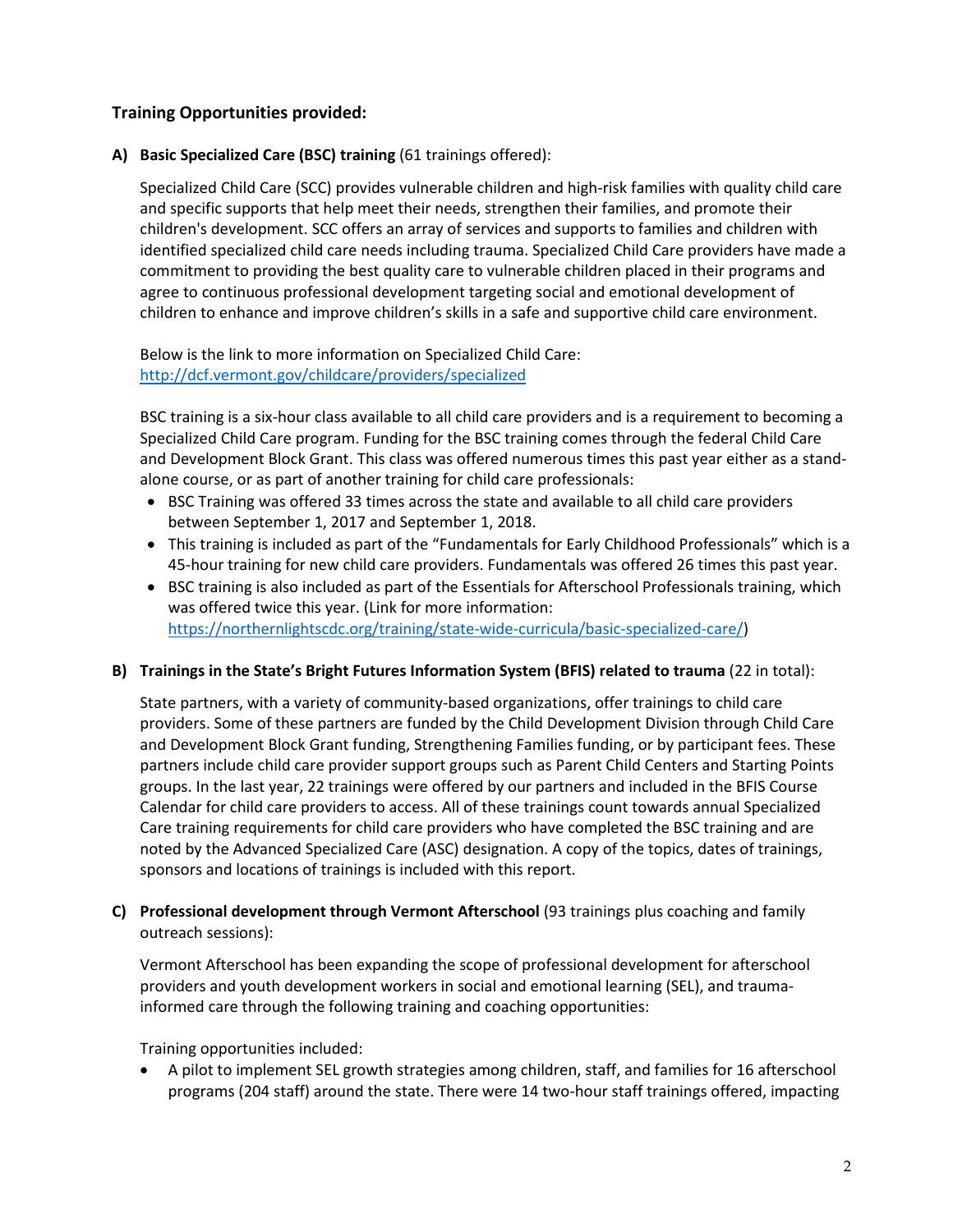1,571 children. This pilot brought an evidence-based social-emotional curriculum to afterschool sites from 2017-2018.

- Vermont Afterschool included a full-day learning strand on social-emotional learning and traumainformed practices at our annual statewide afterschool conference in both 2017 and 2018. Approximately 25-30 people participate in the full-day strand on social emotional learning each year.
- In the 2017, Vermont Afterschool provided 64 trauma-informed trainings around the state available through our calendar to child care providers. They coordinated regional trainings and collaboration opportunities connecting out-of-school programs with community partners including medical and mental health providers, community justice centers, and social service agencies.

Coaching opportunities included in the 2017-18 school year:

- Vermont Afterschool trained 125 staff members through 14 staff-wide trainings, provided 63 follow-up mental health consultations, and monthly coaching sessions around the state. These trainings and one-on-one coaching sessions increases frontline staff competence in on-site therapeutic behavior management.
- Vermont Afterschool hosted 8 family outreach events; 192 people attended these family programs and events focused on social-emotional learning and adverse childhood experiences.
- Two monthly Communities of Practice were facilitated for leadership-level staff to increase staff knowledge and skill in addressing toxic stress among the youth and families they serve in Chittenden, Windsor, and Orange counties (14 programs, and 565 children).

*Funding sources for Vermont Afterschool trainings have been through the Early Learning Challenge Grant the Child Care and Development Block Grant, the Vermont Agency of Education, Northfield Savings Bank, participant fees and conference sponsor donations.*

#### **D) Children's Integrated Services Institute** (1 training):

Children's Integrated Services (CIS) provides an array of supports to young children and their families, including coordination and supports for Specialized Child Care. The Annual CIS Institute is the primary in-service training delivered by the State. While child care providers are not the specific target audience, attendees include programs that provide child care services, and those who work closely with child care providers to offer supports for children with complex needs in their care. The May 2018 CIS Institute focused on how to effectively work with families with complex needs and histories of trauma by exploring the impacts of trauma and adverse childhood experiences on families intergenerationally. Additional follow up trainings began in September 2018 and included Community of Practice calls, in-person instruction, and case consultation.

#### **E) Rock Solid Foundations training** (34 trainings plus individual coaching):

Teaching social-emotional competencies in early childhood settings is essential for all children and is a core element in building trauma-informed settings in early childhood programs. Rock Solid Foundations is a professional development training created for child care providers that incorporates a modified version of the Pyramid Model and strategies and resources from the Center on the Social and Emotional Foundations of Early Learning (CSEFEL). The six-hour Rock Solid Foundations training focuses on building positive relationships, creating supportive environments, and infusing positive social-emotional teaching strategies. Rock Solid Foundations teaches child care providers how to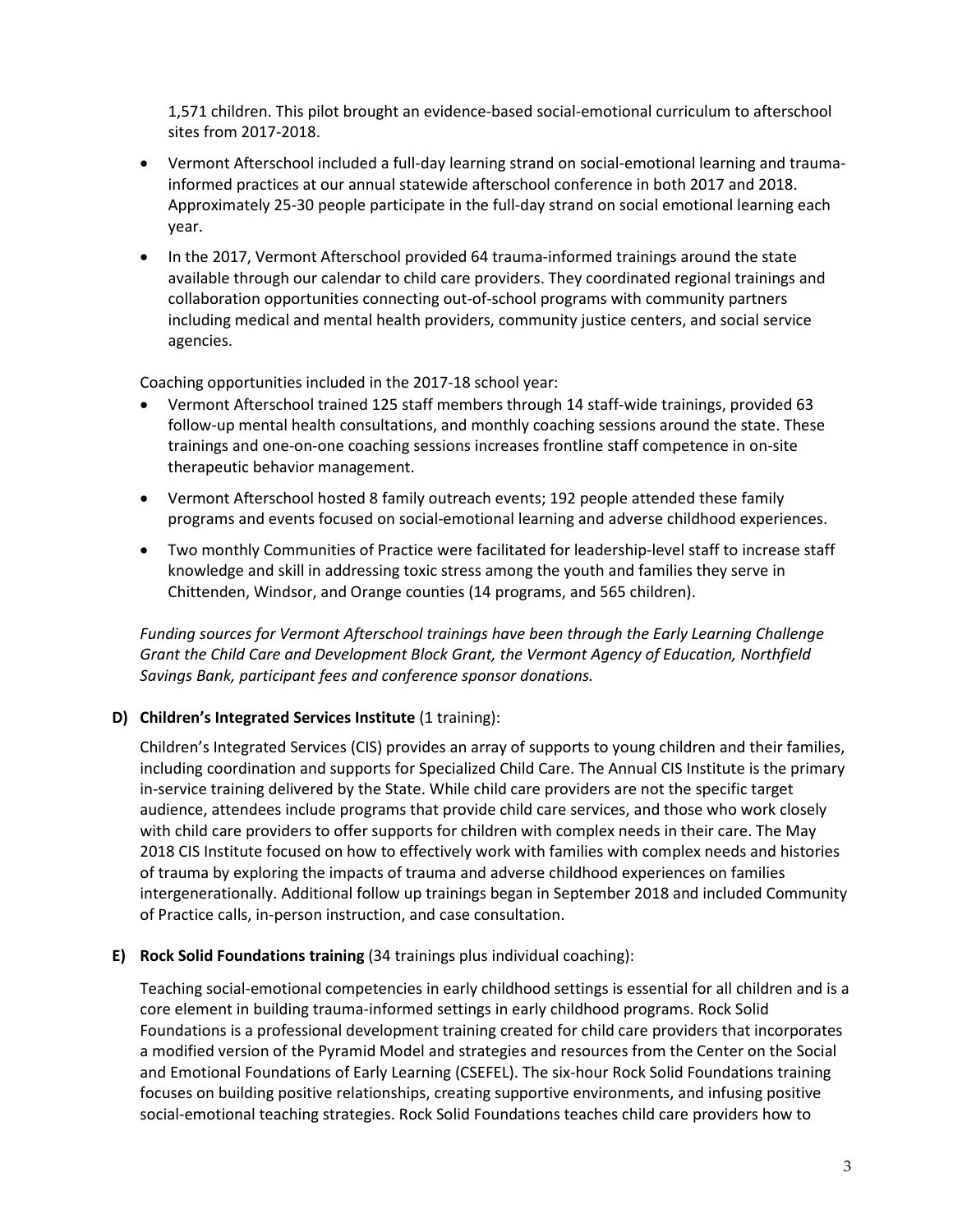intentionally build social-emotional competencies into their program curriculum. In the reporting period January 1, 2018 through June 3, 2018, 200 providers completed this six-hour training. During this period, child care providers in all 12 Agency of Human Service regions have completed 1 or 2 training sessions. Those providers who completed the six-hour training also had an opportunity for an on-site mentor to support them as they implemented the training materials. There were 40 individuals who took advantage of mentoring support; 23 are continuing to access this support.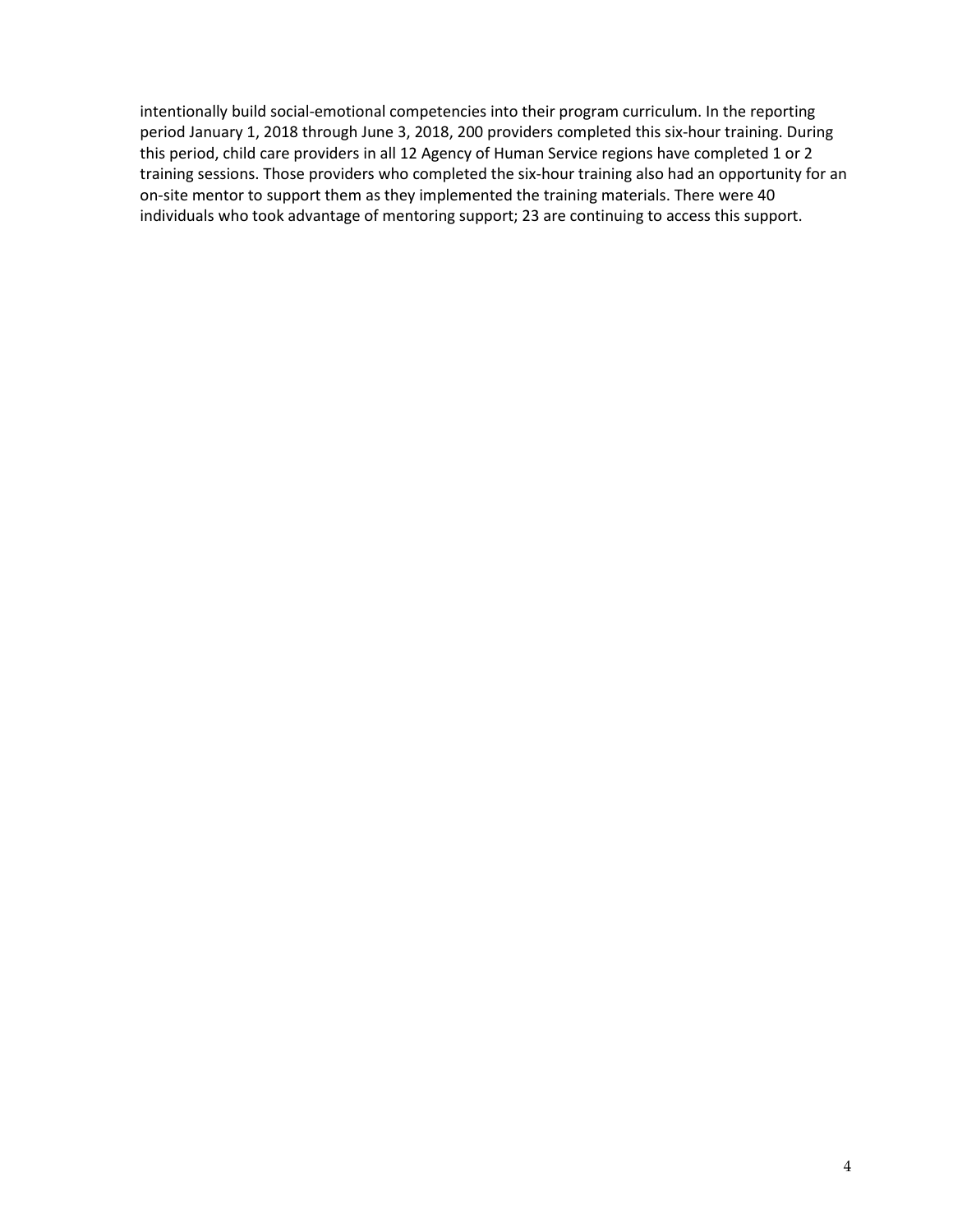# **Trainings offered by Community Partners**

| Building Your Trauma-Informed Orange/North<br>Toolkit for Young Children (Part Windsor Region<br>2) (ASC)                      |                                    | 9/27/2017  | 6:30 PM Tunbridge             | <b>Orange County Parent Child</b><br>Center           |
|--------------------------------------------------------------------------------------------------------------------------------|------------------------------------|------------|-------------------------------|-------------------------------------------------------|
| Sensory Integration Strategies<br>for Children with Sensory<br>Disorders and/or Children<br>Having Experienced Trauma<br>(ASC) | Chittenden<br><b>County Region</b> | 10/2/2017  | 9:00 AM Burlington            | <b>Greater Burlington YMCA</b>                        |
| Shaken Baby<br>Syndrome/Abusive Head<br><b>Trauma Prevention (ASC)</b>                                                         | <b>Rutland County</b><br>Region    | 10/12/2017 | 6:30 PM Castleton             | Castleton Area Child Care<br><b>Providers Network</b> |
| Developmental Trauma and<br>Child Parent Psychotherapy<br>(ASC)                                                                | Chittenden<br><b>County Region</b> | 10/20/2017 | 1:00 PM Burlington            | Trinity Children's Center                             |
| <b>Understanding and Responding</b><br>to Complex Trauma in Early<br>Childhood (ASC)                                           | <b>Addison County</b><br>Region    | 10/21/2017 | 8:30 AM Middlebury            | Mary Johnson Child Care<br>Services                   |
| How Childhood Trauma Affects St Johnsbury<br>Lifelong Health (ASC)                                                             | Region                             | 10/26/2017 | 6:00 PM Lyndon                | Little Dippers Doodle<br><b>Children's Center</b>     |
| Creating a Healing<br>Environment: Trauma Informed County Region<br>Care in the Preschool<br>Classroom (ASC)                   | Chittenden                         | 11/9/2017  | 6:30 PM Williston             | <b>Child Care Resource</b>                            |
| <b>Understanding Complex</b><br>Trauma and the Influence of Art<br>in Afterschool (ASC)                                        | Statewide                          | 11/22/2017 | 8:30 AM Rutland               | Vermont Afterschool Inc                               |
| Brain Development Part 3: The<br><b>Effects of Trauma and Stress in</b><br>the Developing Brain (ASC)                          | Lamoille Valley<br>Region          |            | 12/9/2017 9:00 AM Morrisville | Mud City Kids                                         |
| Routine in Trauma-Sensitive<br>Programs (ASC)                                                                                  | Washington<br><b>County Region</b> | 2/12/2018  | 8:00 AM Barre City            | Capstone - Head Start                                 |
| <b>Strengthening Families</b><br>Community of Practice:<br>Through a Trauma-Informed<br>Lens - Session 1 (ASC)                 | Bennington<br><b>County Region</b> | 3/27/2018  | 6:00 PM Bennington            | <b>Bennington Early Childhood</b><br>Center           |
| <b>Strengthening Families</b><br>Community of Practice:<br>Through a Trauma-Informed<br>Lens - Session 2 (ASC)                 | Bennington<br><b>County Region</b> | 4/24/2018  | 6:00 PM Bennington            | <b>Bennington Early Childhood</b><br>Center           |